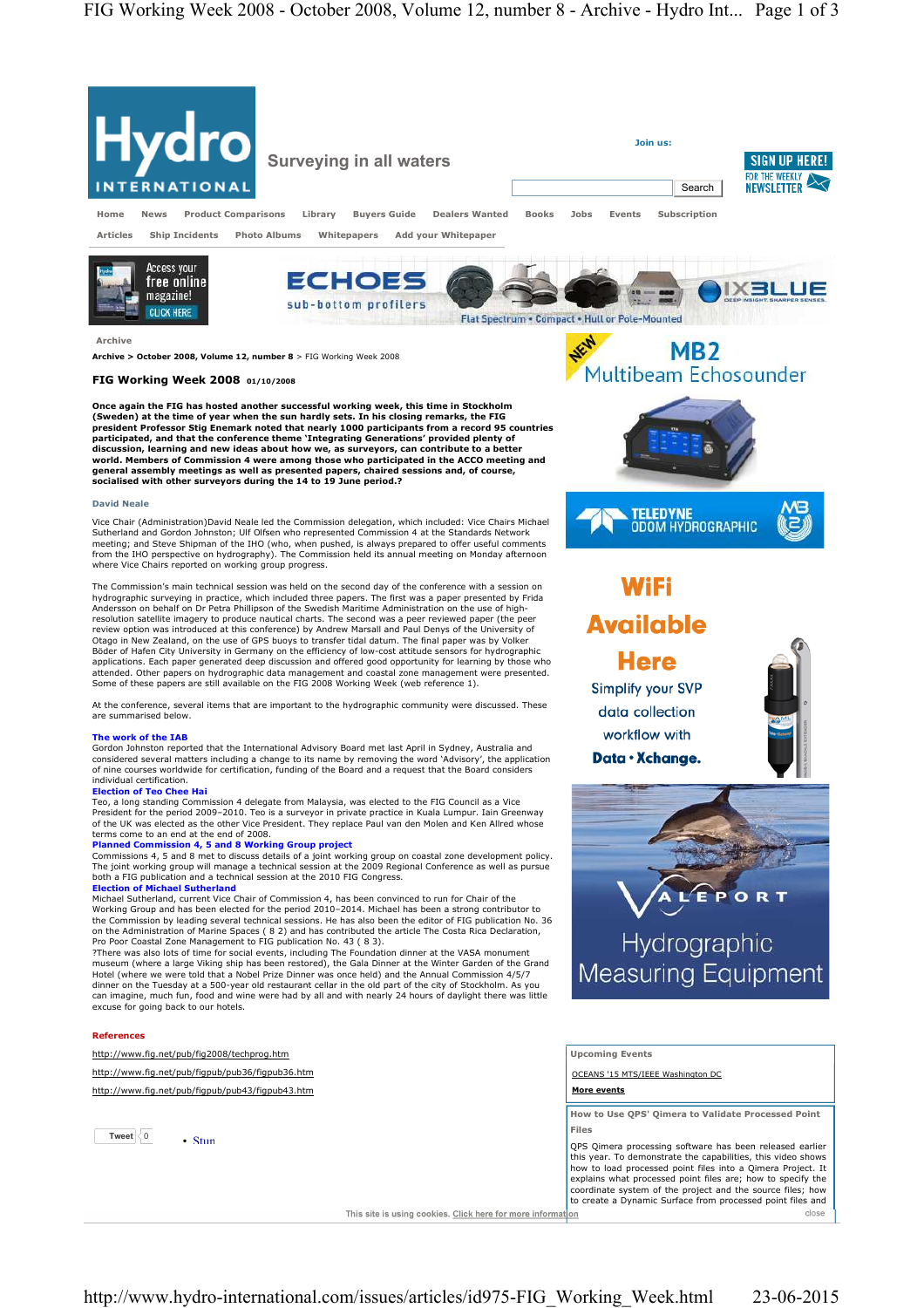

This site is using cookies. Click here for more information